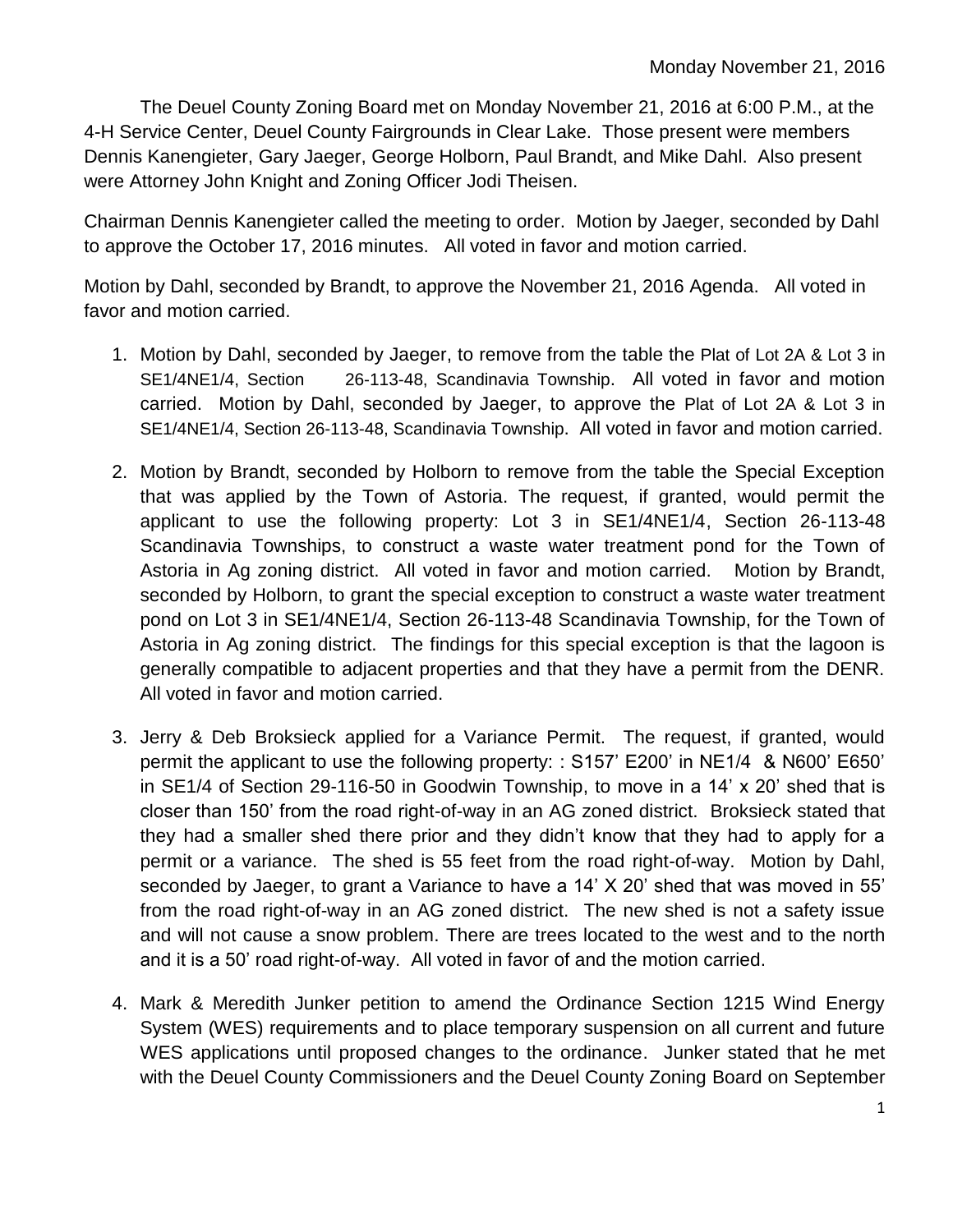18, 2016, and applied for the special exception, and November 21, 2016, was the first public meeting. Junker stated that they interviewed some residents from the White and Toronto area regarding the concerns about the noise, shadow flicker, and the set-backs from the nonparticipating residences.

1. No shadow flicker on a non-participation residence or on any area within one hundred feet of a Non-Participation residence.

3. A setback of 3,280 feet from non-participation a residences, and distance from participating residence shall be not less than 1,000 feet. For purpose of this section only, the term "business" does not include agricultural uses.

4. Noise level shall not exceed 35 dBa, average a –Weighted Sound pressure within 100' of Non-Participation residences.

Junker, Carrie Hawley, Casey Carlson, & David Janes own small acreages. They stated their concerns about property values, the setbacks concerning noise, and impact they have with some towers located around their property. Allan Klapprodt stated he does not own any land with wind towers. However, he has concerns about farming around the towers, the erosion, and lighting. Brandt asked the property owners if they have ever measured the dBA and the property owners stated no they haven't. Holborn asked the property owners when harvesting was happening could they hear the combine before the towers? Holborn stated when he was in the area with the towers during harvest he could hear the combine first then he could hear the towers.

Jarred Gass, an attorney and property owner within one mile from the existing towers by Astoria and Toronto, read a letter from Robert Bohn. Bohn owns a residence near the existing towers and stated concerns about the resale value, noise and flicker. Gass stated he did build a new home one mile from the existing towers. Gass stated that he recommends that the ordinance set back should be 1 mile for non-participating residences and 1000 feet from participating residence.

Jeff & Kelley Collins stated that they don't have any towers now but there is a possibility that they could have towers around them. Their concerns are about the noise and the flicker because they home school and this could cause a distraction. Heath & Will Stone stated their concerns about future towers and property line set back. They are concerned about the hunting and how it would affect their family business for waterfowl and nesting birds.

Brett Koenecke, who represents Avangrid, stated there a lot of positives from the wind towers and the suggested amendments for the set-backs, noise, and no shadow flicker will be a project killer. The surrounding states and counties all have the 50 dBA and the 100 feet setback. The state PUC has a 55 dBA requirement. The Zoning Board had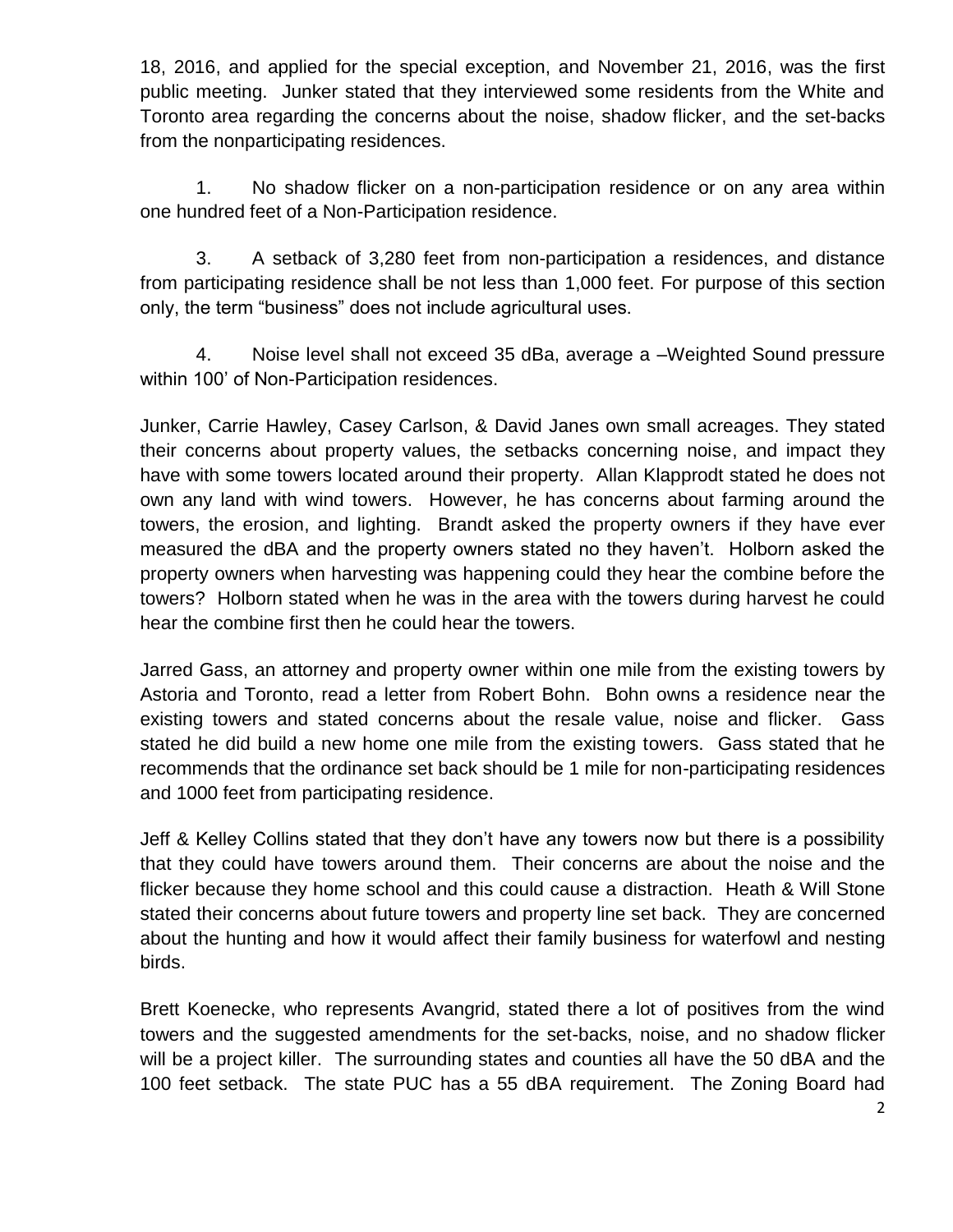questions about the red lights, shadow flicker, and the set back Avangrid would be comfortable with. Koenecke stated that he would contact Avangrid and would get back to the board with information.

Dan Litchfield from Invenergy stated that they are working on the Deuel Harvest Wind Farm that would be located in Deuel County. They are looking at 120 wind towers that are 2.5 mw on 55,000 acres of leased land. They have done wildlife studies. They have paid around \$300,000 in development payments already. Michael Blazer a senior management of Invenergy, stated that their company has a 1500' setback and they have a shadow flicker rule of 30 hours per year. He stated that if the zoning board increases the setback of 3280' to a 5280' setback would kill a wind tower project. He stated that property values won't go down in value according to a real estate appraiser and that the towers have no negative impact on surrounding property values.

Doyle Thompson, Steve Hanson, and Dennis Evenson, property owners and Deuel County residents, stated that they are for the wind towers and leaving the setback the same. They stated with the clean power act that the wind power is coming and it is going to stay. Also it is a supplementary income for the Ag producers. The farmers are farming the wind just like they farm the ground.

Dale Roth from Astoria stated that he is in favor of the wind projects in Deuel County and the current ordinance. A 20 dBA is a whisper, 50 dBA is a refrigerator, and 100 dBA is a snowmobile or a jet ski. Russel Olson who used to live in Deuel County, but now lives in Brookings, and Calvin Mush, a Deuel County resident, states with the tax benefits it would help with the township and roads and other financial problems. It would also help with the schools. Ken Mudahl stated that he owns the local gas station in White, SD and after the wind towers came into northern Brookings County they have helped his business. They owned the station before and with constructions of the towers they have brought in over \$300,000, and he is expanding the station and doing updates.

Bill Jordt, a resident of Iowa, stated that Spirit Lake County Iowa is expanding towers and it is near Lake Okoboji. That lake has a lot of expensive land around and it is not affected by the towers. The school district in Plymouth County has a wind tower on the campus. He encouraged the board to look into what other counties have experienced.

Brenda Taylor and Faye Stone residents of Deuel County stated that they showed concerns after all of the statements that were provided to the Deuel County Zoning board that night. They were wondering if a property guarantee could be put in place, and that the board should be concerned changing the set back from 1000' to at least 1500'. Ron Ruhd, Lake Cochrane Association co-president, stated at the next meeting they would like to state their recommendations. They would like to have different setbacks for different zoned districts.